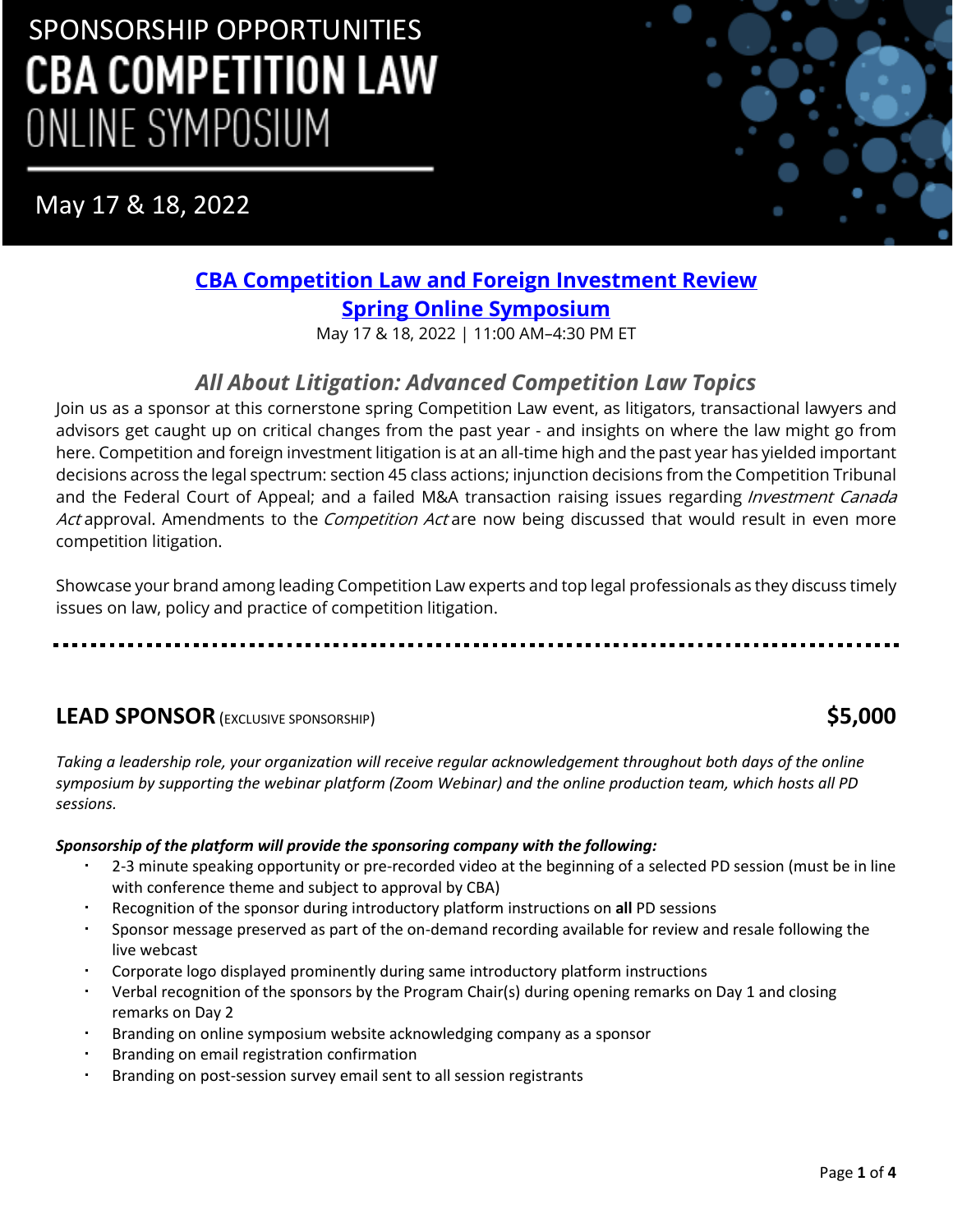# May 17 & 18, 2022

### **KEYNOTE ADDRESS** (EXCLUSIVE SPONSORSHIP) **\$3,500**

*Edward Iacobucci, Professor & TSE Chair in Capital Markets - University of Toronto Law School*

*Keynote speakers add a distinct essence to any virtual event. Your participation as the sponsor of the Keynote Address, featuring the distinguished Edward Iacobucci, will showcase your support of this program, while providing you an interactive opportunity to promote your company and services during this exclusive session.* 

#### *Sponsorship will provide the sponsoring company with the following:*

- 2-3 minute speaking opportunity or pre-recorded video at the beginning of the Keynote PD session (must be in line with conference theme and subject to approval by CBA)
- Sponsor message preserved as part of the on-demand recording available for review and resale following the live webcast
- Corporate logo displayed prominently during sponsor message
- Recognition by the Moderator at beginning and end of the session
- Branding on online symposium website acknowledging company as a sponsor
- Branding on email registration confirmation
- Branding on post-session survey email sent to all session registrants

## **PD SESSION SPONSOR**(4 SPONSORSHIPS AVAILABLE) **\$2,000**

*Professional development sessions are the core of any online event. Your participation as a PD session sponsor will showcase your support of this program, while giving you an interactive opportunity to promote your company and services during an exclusive PD session.*

#### *Sponsorship will provide the sponsoring company with the following:*

- 2-3 minute speaking opportunity or pre-recorded video at the beginning of the selected PD session (must be in line with conference theme and subject to approval by CBA)
- Corporate logo displayed prominently during sponsor message
- Sponsor message preserved as part of the on-demand recording available for review and resale following the live webcast
- Recognition by the Moderator at beginning and end of the session
- Branding on online symposium website acknowledging company as a sponsor
- Branding on email registration confirmation
- Branding on post-session survey email sent to all session registrants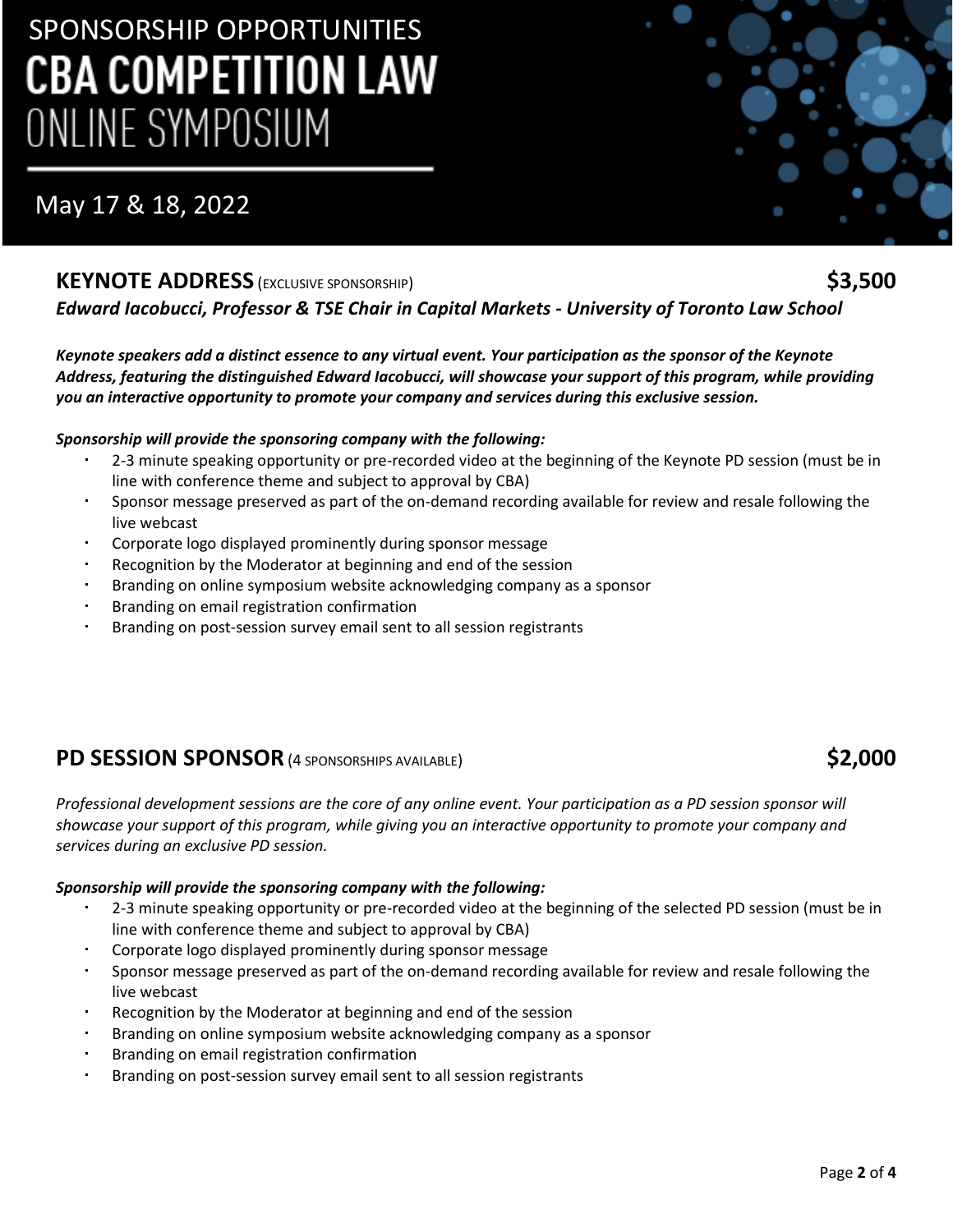# May 17 & 18, 2022

## **VIRTUAL SOCIAL NETWORKING EVENING** (EXCLUSIVE SPONSORSHIP) **\$2,000**

*All work and no fun makes for a boring virtual event! The sponsor of this virtual interactive social hour will support registrants mixing and mingling with colleagues, from the comfort and safety of their remote office.* 

#### *Sponsorship will provide the sponsoring company with the following:*

- 2-3 minute speaking opportunity or pre-recorded video at the beginning of the session (must be in line with conference theme and subject to approval by CBA)
- Full colour digital banner advertisement on email registration confirmation.
- Corporate logo displayed prominently during sponsor message
- Recognition by the Moderator at beginning and end of the session
- Branding on online symposium website acknowledging company as a sponsor
- Branding on email registration confirmation
- Branding on post-session survey email sent to all session registrants

### **BREAK SPONSOR**(4 SPONSORSHIPS AVAILABLE) **\$1,500**

*At the conclusion of each session, the Break Sponsor will have the opportunity to openly communicate with delegates at the start of a 30-minute break before they prepare to connect to the next session. Sponsorship engagement may include video, slides, polls, links and/or audio.*

#### *Sponsorship will provide the sponsoring company with the following:*

- 1-2 minute speaking opportunity or pre-recorded video at the beginning of the break (must be in line with conference theme and subject to approval by CBA)
- Corporate logo displayed prominently during sponsor message
- Recognition by the Online Coordinator before and after sponsor message
- Branding on online symposium website acknowledging company as a sponsor
- Branding on email registration confirmation
- Branding on post-session survey email sent to all session registrants